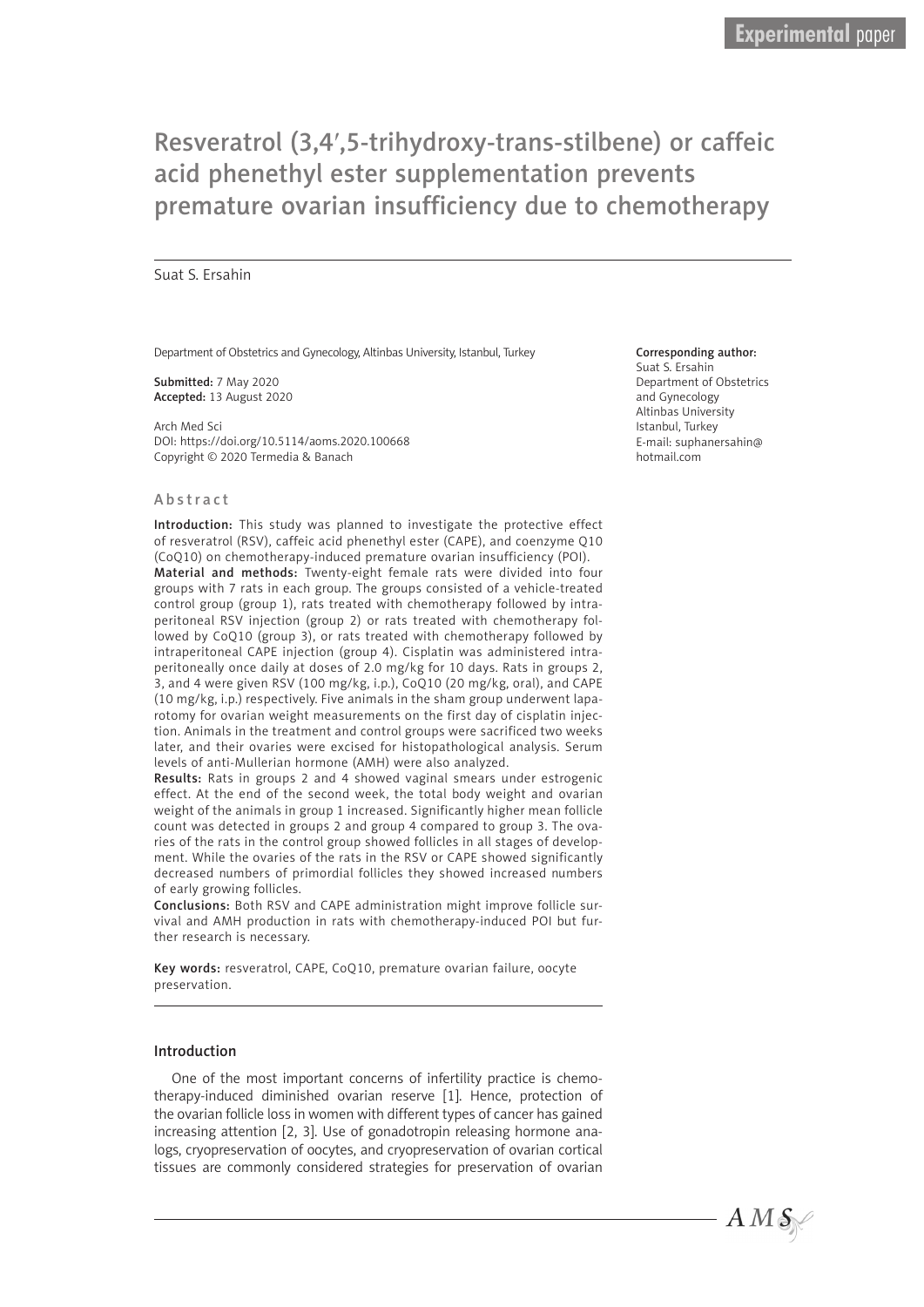reserve in young cancer patients undergoing chemotherapy. Due to limited data about the possible mechanism of action of anti-cancer drugs regarding ovarian follicle survival there had been limited improvement in the fertility preservation methods [2, 3]. This limitation led us to think that use of protective adjuvants with anti-cancer properties may prevent the loss of follicle depletion during chemotherapy and they would be appropriate for young female cancer patients.

Toxic effects of anti-cancer drugs on reproductive tissues are a major problem during treatment of young women with cancer. Chemotherapeutics not only target the cancer cells but also attack non-cancerous dividing cells including oocytes [4, 5]. Toxic insult due to anti-cancer drugs may lead to undesired adverse effects on the growing follicle that may cause premature ovarian failure. Unfortunately, most of the drugs or surgical interventions developed for minimizing follicle depletion show low efficacy resulting in premature ovarian aging [4, 5]. In order to prevent chemotherapy-induced follicle loss, many plant-derived polyphenols have been used due to their chemopreventive features [6–8]. In this purpose we investigated the impact of three well-known natural molecules, resveratrol (3,4ʹ,5-trihydroxy-transstilbene), caffeic acid phenethyl ester (CAPE), and coenzyme Q10 (CoQ10) on chemotherapy-induced follicle loss. Resveratrol (RSV) is a polyphenol found in grapes and peanuts that has demonstrated antioxidant, anti-inflammatory, cell protecting and anti-cancer properties that could facilitate its therapeutic application in many clinical conditions including ovarian aging [9–11]. It is a plant produced in a range of species as a defense mechanism against environmental stressors such as pathogens and UV radiation [12]. Administration of RSV has beneficial effects in the prevention of ischemia-reperfusion injury of the ovaries [13]. The oocyte preserving effects of resveratrol, if they really exist, could be derived from its metabolites, which have demonstrated more potent activity than resveratrol [13, 14]. Caffeic acid phenethyl ester is a phenolic compound produced from propolis. It has antimitogenic, antioxidant and anti-cancer activities that inhibit the production of free oxygen radicals [15]. In addition to its nuclear factor kappa B inhibitory activity, CAPE has been reported to show anti-inflammatory and immunomodulatory effects [16]. Celik *et al*. showed that CAPE administration ameliorates ischemia-reperfusion injury in rat ovary by decreasing xanthine and malondialdehyde and by increasing glutathione levels [15].

Coenzyme Q10, a fat-soluble component of nearly all cell membranes, is located in the inner mitochondrial membrane. Coenzyme Q10 contributes energy production in mitochondrial electron trans-

port chain and has antioxidant properties [17]. It has been reported that CoQ10 supplementation causes a significant increase of CoQ10 levels in ovaries [18]. Ozcan *et al.* [19] reported that ovarian reserve was preserved with 150 mg/kg/day CoQ10 application in a chemotherapy-induced ovarian injury model. In connection with this, by preventing cell membrane peroxidation and free radical oxidation CoQ10 may be involved in inhibition of follicle depletion due to chemotherapy. However, there are no clear data on whether these three molecules have a follicle protective effect on the POI model. In this study, RSV, CAPE and CoQ10, which have been scientifically proven to have strong antioxidant, antiapoptotic and cell survival effects [1–3], were used to investigate the possible protective role of these molecules on ovarian follicle depletion in animals with cisplatin-induced premature ovarian insufficiency (POI). The aim of this study was to investigate the possible follicle-protective effect of RSV, CAPE, or CoQ10 on an experimentally induced POI model.

# Material and methods

# Grouping of animals

In the current study, the care of the rats and all surgical procedures to be performed were planned in accordance with *Guide for the Care and use of Laboratory Animals*. The study was carried out in Altinbas University Faculty of Medicine. Local ethical approval of this study was obtained from Altinbas University Hospital. Twenty-eight female Wistar Albino strains weighing 200–350 g were kept under standard environmental, heat, housing and feeding conditions. They were equally divided into four groups with 7 rats in each group: the groups consisted of a vehicle-treated control group (group 1), or chemotherapy-treated rats received resveratrol injection (group 2), or chemotherapy-treated rats received oral CoQ10 (group 3), or chemotherapy-treated rats received CAPE injection (group 4). A sham group (placebo surgery) consisting of five animals was created to measure baseline ovarian weights. On the first day of cisplatin injection to other groups, animals in the sham group underwent laparotomy and their ovaries were surgically removed to calculate the ovarian weights. Unlike other groups, animals in the sham group were not exposed to cisplatin, so the POI model was not applied in animals in this group. In addition, the animals in this group underwent laparotomy without any follicle-sparing treatment and the weights of their ovaries were measured.

# Creating a rat model of premature ovarian insufficiency with cisplatin

Rats were chosen to create the POI model because it is easily accessible and their ovarian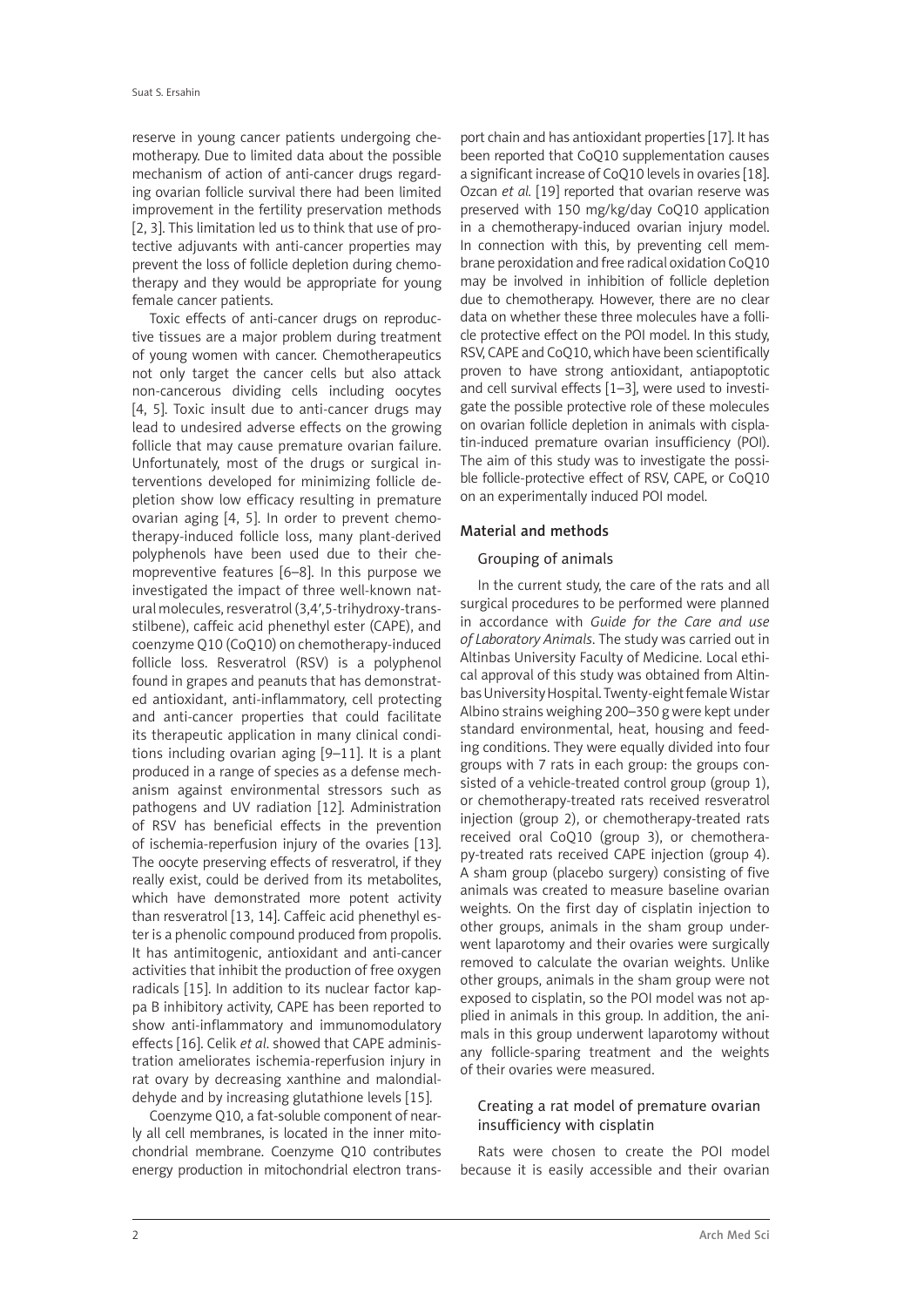Resveratrol (3,4ʹ,5-trihydroxy-trans-stilbene) or caffeic acid phenethyl ester supplementation prevents premature ovarian insufficiency due to chemotherapy

physiology is similar to human ovarian physiology. We also chose to use cisplatin as the use of this drug is preferred in most POI models, and the harmful effects of cisplatin on follicles have been shown in a previous study [20]. The rat model of POI was established by 10 consecutive days of intraperitoneal injection of cisplatin that was administered once daily at doses of 2.0 mg/kg. Rats in groups 2, 3, and 4 were given either RSV (100 mg/kg, i.p.), CoQ10 (20 mg/kg, oral), or CAPE (10 mg/kg, i.p.) respectively. Treatment with RSV, CoQ10, or CAPE was started at the 1<sup>st</sup> day of chemotherapy and continued for 10 days during chemotherapy. Since CoQ10, as with all water-insoluble compounds, has been reported to be better absorbed in the intestines, we chose to give the CoQ10 orally [21]. Unlike CoQ10, the oral bioavailability of RSV or CAPE is very low due to its incomplete intestinal absorption and intense catabolism, which limits their oral application [22]. For this reason, we chose to deliver these two molecules by the intraperitoneal route.

Control animals in group 1 received injections of phosphate buffered saline solution. The rats in each group were observed daily for clinical signs including weight loss, food intake and motor function. In addition serum levels of anti-Mullerian hormone (AMH) and estrous cycle characteristics of animals were also monitored. The body weights of each rat were measured on the day of the first injection of cisplatin and on the day of ovariectomy. The animals were sacrificed two weeks after the first injection of cisplatin, and their ovaries were excised for histopathological analysis. Ovarian weights of animals were also recorded. The initial ovarian weights of the sham group were compared with the ovarian weights of the animals in the treatment groups 15 days later. Histological sections were evaluated with the H-score method. This is a semi-quantitative method consisting of the percentages of positively stained ovarian cortical and medullar cells multiplied by a weighted intensity of staining: H-score =  $\Sigma$  Pi (i + 1), where *Pi* is the percentage of stained ovarian cells in each intensity category (0–100%), and *i* is the intensity indicating weak ( $i = 1$ ), moderate ( $i = 2$ ) or strong staining  $(i = 3)$  [23].

## Anti-Mullerian hormone assay

After venous blood collection, serum for assay of AMH was separated and frozen. All samples were analyzed using an ultra-sensitive AMH Gen II ELISA kit (Beckman-Coulter, Inc., Webster, USA). The lower limit of AMH detection was 0.16 µg/l. Inter-assay variation was 10% at 0.27 µg/l. All values are expressed in ng/ml.

# Counting follicles

The ovaries of each rats were fixed in paraformaldehyde embedded in paraffin, serially sectioned, and stained with hematoxylin for histology and differential follicle counting. An average of 8 sections were obtained 5 µm in thickness. Follicle counts were performed on representative sections from seven rats from each group, and the mean count per section was calculated. In each section, primordial, primary, antral and Graafian follicle counts were noted. A primordial follicle was defined as an oocyte surrounded by a single layer of granulosa cells. A primary follicle was defined as an oocyte surrounded by a single layer of cubic epithelium. Antral follicles were defined as follicles with an antral space between the multilayered granulosa cells. A Graafian follicle was defined as a follicle with a large antrum [24].

# Statistical analysis

All data analysis was applied using the software package SPSS 18.0 for Windows (SPSS, Inc., Chicago, IL, USA). The normality of individual group parameters was assessed with the one-sample Kolmogorov-Smirnov *Z* test. Variables with normal distributions were compared between groups using independent samples tests. Because they were found to be abnormally distributed in both groups the Mann-Whitney *U* and ANOVA tests were used for comparisons of results. Data were given as mean ± standard deviation. *P-*values < 0.05 were considered to indicate statistical significance.

| Table I. Comparison of the groups according to measured parameters |  |  |
|--------------------------------------------------------------------|--|--|

| Groups                | Total follicle count | $AMH$ [ng/ml]   | Ovarian* weight [g] | Body weight [g]  |
|-----------------------|----------------------|-----------------|---------------------|------------------|
| I: Control $(n = 7)$  | $18.4 \pm 0.13$      | $5.35 + 6.06$   | $86.1 \pm 0.29$     | $294.2 \pm 13.2$ |
| II: RSV $(n = 7)$     | $16.6 \pm 1.22$      | $4.96 \pm 1.41$ | $78.1 + 9.18$       | $286.4 \pm 1.02$ |
| III: Co $010 (n = 7)$ | $8.48 \pm 1.45$      | $3.52 + 1.44$   | $67.1 + 50.9$       | $220.1 + 9.01$   |
| IV: CAPE $(n = 7)$    | $13.7 + 3.22$        | $5.10 + 2.70$   | $77.1 + 43.1$       | $278.5 + 6.45$   |
| Sham $(n = 5)$        |                      |                 | $84.5 + 12.2$       |                  |

*\*The ovarian weights of the animals in the sham group were used for comparison with the ovarian weights of the other animals in the treatment group. RSV – resveratrol, CoQ10 – coenzyme Q10, CAPE – caffeic acid phenethyl ester.*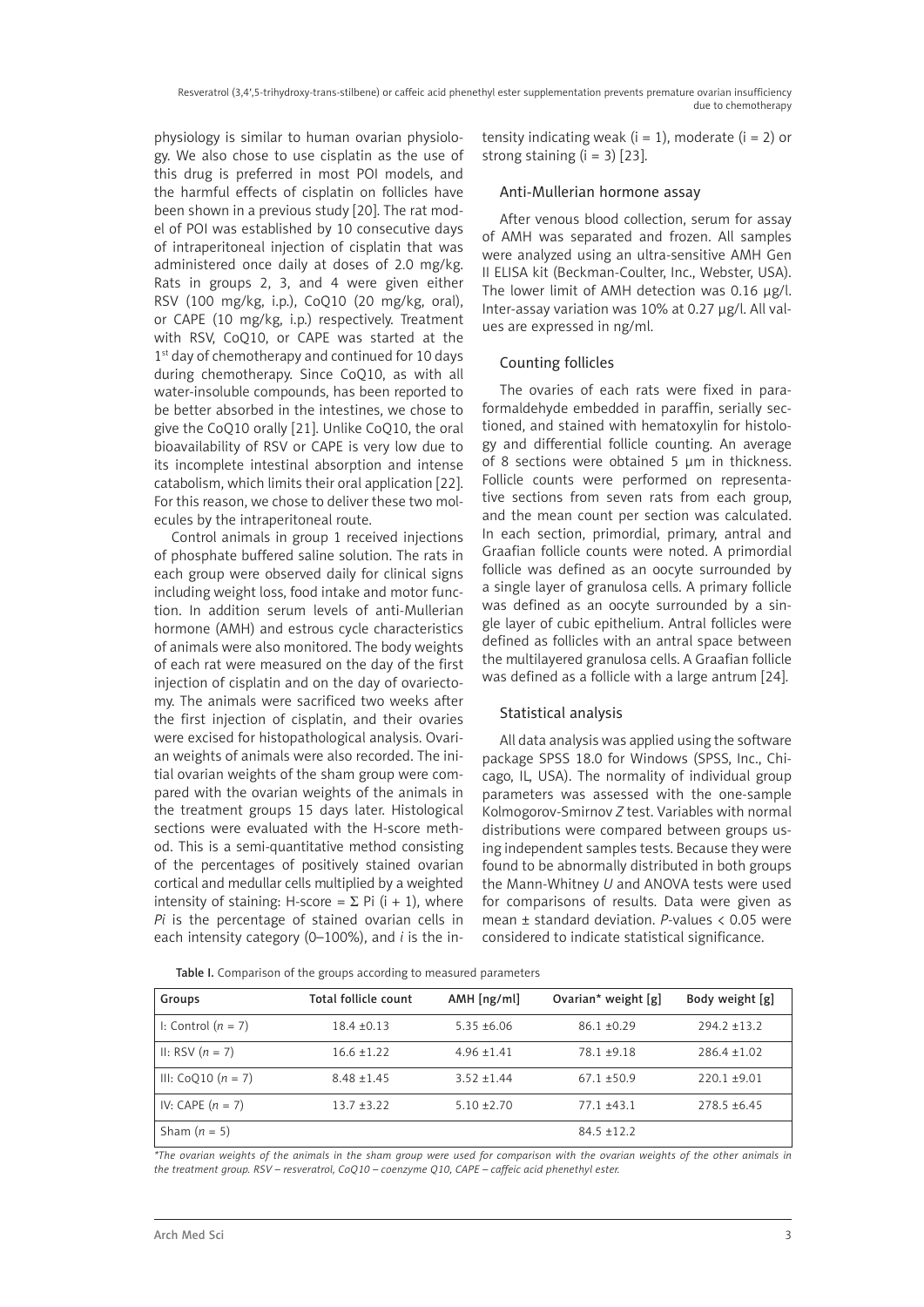## Results

Rats given CAPE or RSV showed vaginal smears with superficial cells showing an estrogenic effect. *H*-score evaluation of the ovaries demonstrated a higher mean follicle count in group 2 and group 4 compared to group 3. The ovarian cross-sectional area was not significantly different between groups 1, 2, and 4 in terms of the number of individual follicle types. The total follicle number of animals in the control group was approximately 2.5 times that of animals in group 3 (18.4 ±0.13 vs. 8.48 ±1.45, *p* < 0.001). When the control group and the RSV group were compared, the total follicle numbers were similar (18.4 ±0.13 vs. 16.6 ±1.22, *p* < 0.41). The total number of follicles in the control group was higher than CAPE, but the difference was not significant (18.4 ±0.13 vs. 13.7 ±3.22,  $p$  < 0.57). However, rats in group 3 had a lower total number of ovarian follicles than those in groups 2 (8.48 ±1.45 vs. 16.6 ±1.22, *p* < 0.05) and 4 (8.48 ±1.45 vs. 13.7 ±3.22, *p* < 0.05).

Groups 2 (4.96 ±1.41 vs. 3.52 ±1.44 ng/ml, *p* < 0.05) and 4 (5.10 ±2.70 vs. 3.52 ±1.44 ng/ml, *p* < 0.05) had significantly higher serum AMH levels than in group 3. Compared to control group rats the RSV or CAPE group rats showed an insignificant decrease in serum levels of AMH. Compared to the control group, AMH level was significantly lower in rats given CoQ10 (5.35 ±6.06 ng/ml vs. 3.52 ±1.44 ng/ml, *p* < 0.03). Increases in total body weight and ovarian weight were observed at the end of the second week in group 1 animals. The weight of the animals in the control group at the end of the 2nd week was higher than that of the animals in the other three groups. However, only the difference between animals in the CoQ10 group and controls was significant (294.2 ±13.2 vs. 220.1 ±9.01, *p* < 0.02). The weight differences of animals given CAPE or RSV and animals in the control group did not reach statistical significance. Compared to other groups, significant weight loss was detected in animals given CoQ10. Animals in the RSV or CAPE groups showed insignificant weight loss. While two rats in the CoQ10 group, died none of the rats in the RSV or CAPE group died (Table I).

Ovarian weights of sham and control groups were found to be similar on the 15<sup>th</sup> day. Ovarian weights of the animals in the CoQ10 group were significantly lower compared to both sham and control groups. The ovarian weights of the rats in the RSV and CAPE groups were lower compared to the control and sham groups, but the difference was not significant. Ovarian weights of the animals in the RSV and CAPE groups were higher than in the CoQ10 group, but the differences did not reach statistical significance. The ovaries of the rats in the control group showed follicles in

all stages of development. The ovaries of the rats in the CoQ10 group showed increased numbers of primary follicles at day 15. Other stages of follicle significantly decreased in rats that were given CoQ10. While the ovaries of the rats in the RSV or CAPE group showed significantly decreased numbers of primordial follicles they showed increased numbers of early growing follicles at day 15. They showed increased numbers of primary and antral follicles. While the number of somatic cells decreased in the ovarian tissue in rats given CoQ10, there was a significant increase in inflammatory cells. Conversely, both somatic and inflammatory cell characteristics of animals given CAPE or RSV were similar to the control group.

# Discussion

Chemotherapeutic agents damage the developing follicles in the ovaries in different ways. Oocyte and granulosa cells are vulnerable to damage caused by cisplatin. Some chemotherapeutics cause follicle death in the ovaries, while others block cell division steps. The ovaries activate some natural protective mechanisms to protect against the toxic effects of drugs. The regulation of apoptosis comes first among these mechanisms. A study conducted on xenograft models clearly demonstrated that chemotherapy-induced follicle death in the human ovary occurs via an apoptotic mechanism [25]. Chemotherapeutic agents reduce the ovarian reserve by damaging the DNA of developing follicles. Follicle cells try to prevent this damage by using their DNA repair enzymes [26]. In addition, chemotherapeutics reduce blood flow by damaging vascular and stromal cells in the ovary and preventing oxygenation, leading to the death of follicles. Insufficient oxygenation can also increase the production of reactive oxygen species (ROS), leading to follicle death. The ovarian follicles make efforts to prevent the harmful effect of chemotherapeutics by increasing neovascularization. A study by Soliemani *et al*. showed an inverse association between ovarian vascular structures and primordial follicle apoptosis [27]. Oocytes with sufficient DNA repair ability and antioxidant capacity may survive this gonadotoxic stress while others with a less efficient repair mechanism and antioxidant enzymes may be lost as a result of severe DNA damage triggering apoptotic death pathways. To offset these risks, women can be offered several options for fertility preservation, including cryopreservation of oocyte, embryo or ovarian tissue. If the patient does not accept fertility preservation methods, it may be necessary to use some medications or supplements to prevent follicle loss due to chemotherapy. Resveratrol and CAPE are two different antioxidant supplements that have recently been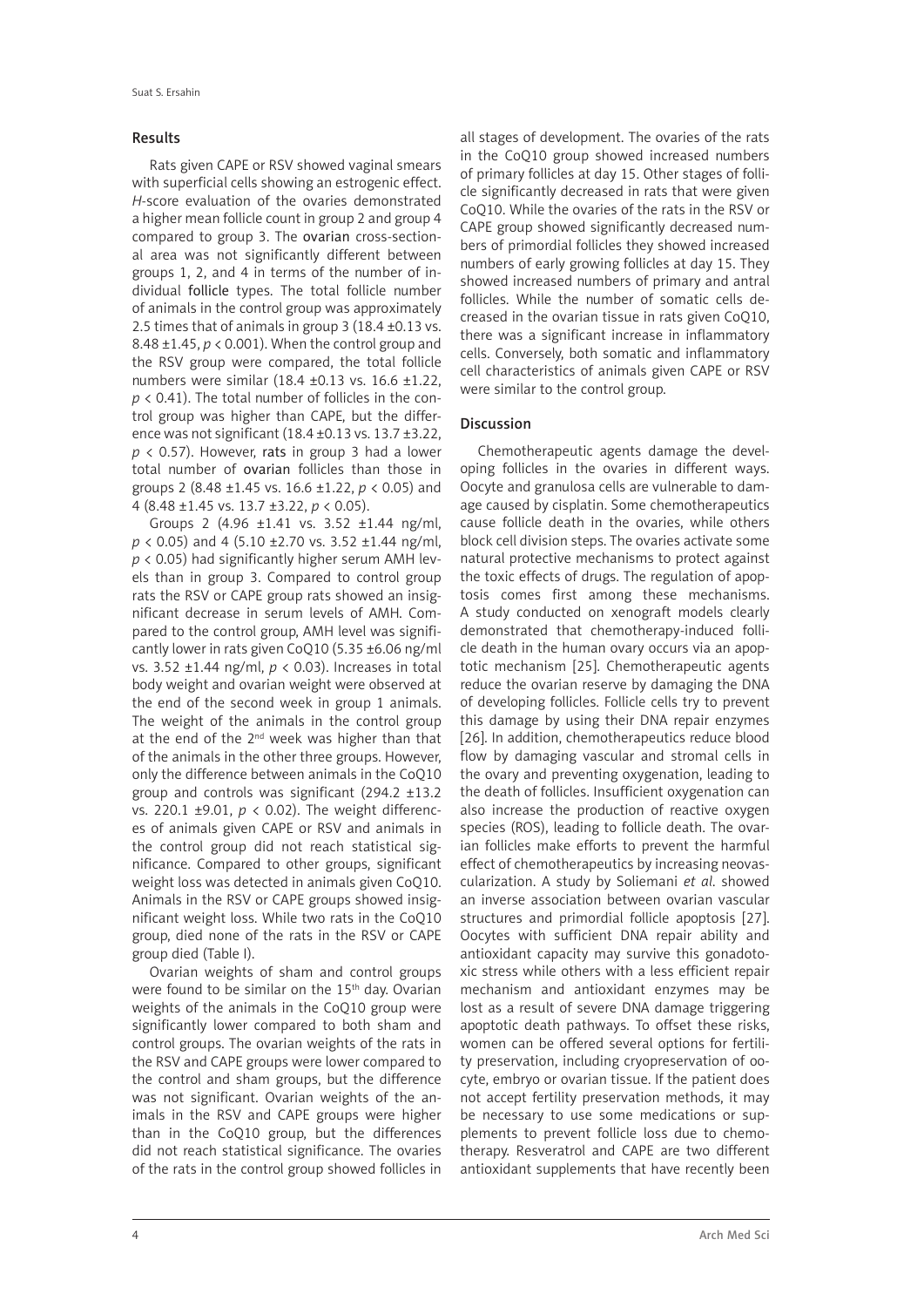used to prevent chemo-induced ovarian damage. Although the oocyte protective mechanism of action of these two molecules is not known exactly, some mechanisms are explained in experimental models. In this study, we do not know precisely the oocyte-protecting mechanism of action of RSV or CAPE since we only evaluate ovarian reserve over follicle count and AMH values. For this reason, our comments may be somewhat speculative.

In this preliminary and experimental study we found that CAPE therapy reduced chemotherapyinduced follicle loss. We do not clearly know how CAPE prevents chemotherapy-induced ovarian damage. Our comments on the chemopreventive effect of CAPE are somewhat speculative, but are based on our laboratory and clinical observations on animals. The findings that support the positive effects of CAPE are that the ovaries of the animals in the CAPE group contain sufficient early growing follicles, the decrease in serum AMH levels is insignificant, and the weight lost by the animals is similar to the control group. Apoptosis induction is one of the mechanisms in which chemotherapeutics show their toxic effects on ovaries. Preserved follicle count and AMH levels in rats that were given CAPE may be due to antiapoptotic or cell cycle regulatory actions of CAPE or its metabolites. Although we did not examine apoptotic changes in the ovary in our study, it is a known fact that CAPE stimulates cell cycle arrest in cancer cells [28, 29]. Chemotherapeutics can lead to the emergence of free oxygen radicals and exert their toxic effects on the oocytes. Since CAPE is one of the strongest molecules with an antioxidant effect, it can prevent follicle loss by reducing oxidant damage due to chemotherapy [30]. More comprehensive studies are needed to clarify all these mechanisms that we believe to be related to the use of CAPE.

The reason for the high number of follicles detected in animals receiving RSV or CAPE may be due to the positive effects of these two molecules on cell life. It has been reported that RSV or CAPE interacts with a variety of molecular targets associated with cell cycle survival pathways [31–33]. It has been reported that RSV inhibits pro-inflammatory enzyme expression, and reduces nuclear factor-κB activation and cytokine release. Treatment with resveratrol activates multiple intracellular molecules involved in cell survival and programmed cell death [34]. RSV protects the patient's metabolic status by preventing insulin resistance and contributes to the individual's fight against the harmful effects of chemotherapeutics [35]. The follicle count and AMH levels of animals on CoQ10 were found to be decreased. Despite its antioxidant effect, CoQ10 did not prevent fol-

licle loss due to chemotherapy. This may be due to the fact that CoQ10 cannot be easily diffused into the oocyte. Because chemotherapy disturbs the mitochondrial function of the oocyte CoQ10 may be ineffective for restoration of the follicle. As CoQ10 is fat soluble and is found in tissues with high energy demands [36] restoration of dying cells due to chemotherapy may not be possible [37]. In addition to the increase in follicle loss in animals given CoQ10, weight loss was also greater than in other groups. The reason for these negative effects may be related to the dose of CoQ10 used or the administration route. The dose of 20 mg/kg/day used in this study may not be sufficient for a follicle protective effect.

In accordance with this opinion, a previous study reported that when given at a dose of 150 mg/kg, CoQ10 alleviates ovarian reserve reduction due to chemotherapy [19]. However, since the best absorption form of CoQ10 is provided orally, we think that the route of use does not play a role in these negative effects. For all these reasons, studies applying CoQ10 in different doses and in different ways are required.

Another possible cause of follicle preserving effects of RSV or CAPE may be due to regulatory function of these molecules in ROS generation during chemotherapy [38]. Both molecules can also exert their cell protecting function at the level of the oocyte or granulosa cell mitochondrial membrane. A supportive, apoptotic pathway located in the mitochondria has been reported to be responsible for cancer cell death [39, 40]. By inhibiting apoptosis, either RSV or CAPE might protect the oocyte or granulosa against cell death in animals with cisplatin-induced POI. The oocyte-protecting effect of RSV could also be derived from its sulfated metabolites, which have demonstrated more potent activity than RSV [14]. The generation of ROS during chemotherapy plays a pivotal role during apoptotic cell death. By decreasing glutathione and superoxide dismutase levels ROS lead to apoptotic cell loss. Therefore, antioxidant action of RSV can inhibit ROS-mediated cell death and may allow survival of the oocyte [41, 42]. Furthermore, stimulation of glutathione S-transferase (GST) with RSV may be considered a potential strategy for POI prevention in POI subjects due to chemotherapy. Glutathione S-transferase may protects against exposure to chemotherapy-induced oxidative stress [43–45]. Supporting this, both the expression and catalytic activity of GST were restored with low dose RSV supplementation [40]. Given the relation between increased GST activity and reduced cancer risk [41], stimulation of this enzyme could be a significant mechanism by which resveratrol protects the oocyte from harmful effects of anti-cancer drugs.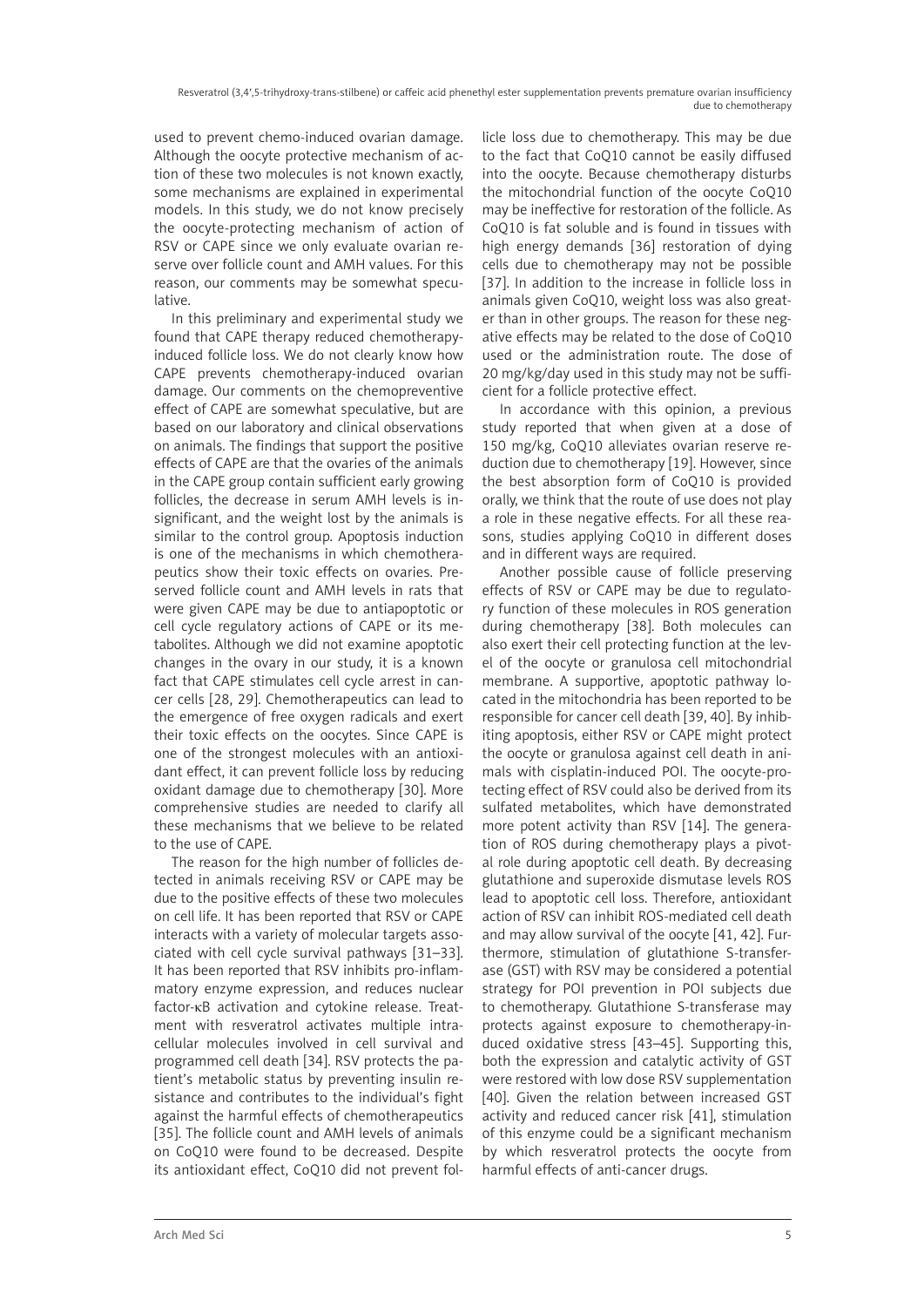This experimental study has its strengths and weaknesses. Successful creation of the POI model in rats makes the study privileged, because many experimental POI models do not turn out as desired, and most animals die. On the other hand, since we evaluated both the number of follicles and AMH levels in our study, we were able to make stronger comments about the effect of these three molecules on the ovarian reserve. Moreover, the combination of three powerful antioxidant molecules enabled us to obtain strong data on the prevention of chemotherapy-induced ovarian damage. In addition to all these positive effects, our study also has limitations. The low number of animals in the experimental groups is the basic handicap. Also, giving RSV, CAPE and CoQ10 as a single dose in the experimental groups weakens the study. The use of these three substances in different doses and in different ways of application could make our results more objective.

In conclusion, while RSV or CAPE administration does not prevent primordial follicle loss, they preserve both primary and antral follicles in a cisplatin-induced POI model. Both molecules may be used as an effective oocyte preservation method particularly among young cancer patients undergoing chemotherapy. Although the mechanisms of action are unclear, their antioxidant and antiapoptotic effects may ameliorate harmful effects of chemotherapeutic agents and preserve ovarian reserve. Taken together, both CAPE and RSV supplementation might be considered as an oocyte preserving strategy in young cancer patients desiring to preserve their fertility potential. However, in order to establish a clear conclusion, more research is still necessary in this area.

### Conflict of interest

The author declares no conflict of interest.

#### References

- 1. Banu SK, Stanley JA, Sivakumar KK, Arosh JA, Burghardt RC. Resveratrol protects the ovary against chromiumtoxicity by enhancing endogenous antioxidant enzymes and inhibiting metabolic clearance of estradiol. Toxicol Appl Pharmacol 2016; 303: 65-78.
- 2. Jiang Y, Zhang Z, Cha L, et al. Resveratrol plays a protective role against premature ovarian failure and prompts female germline stem cell survival. Int J Mol Sci 2019; 20: 3605.
- 3. Said RS, El-Demerdash E, Nada AS, Kamal MM. Resveratrol inhibits inflammatory signaling implicated in ionizing radiation-induced premature ovarian failure through antagonistic crosstalk between silencing information regulator 1 (SIRT1) and poly(ADP-ribose) polymerase 1 (PARP-1). Biochem Pharmacol 2016; 103: 140-50.
- 4. Oktay K, Harvey BE, Partridge AH, et al. Fertility preservation in patients with cancer: ASCO clinical practice guideline update. J Clin Oncol 2018; 36: 1994-2001.
- 5. Spears N, Lopes F, Stefansdottir A, et al. Ovarian damage from chemotherapy and current approaches to its protection. Hum Reprod Update 2019; 25: 673-93.
- 6. Sinha D, Biswas J, Sung B, Agarwal BB, Bishayee A. Chemopreventive and chemotherapeutic potential of curcumin in breast cancer. Current Drug Targets 2012; 13: 1799-819.
- 7. Desai AG, Qazi GN, Ganju RK, et al. Medicinal plants and cancer chemoprevention. Curr Drug Metab 2008; 9: 581-91.
- 8. Shukla Y, Singh R. Resveratrol and cellular mechanisms of cancer prevention. Ann N Y Acad Sci 2011; 1215: 1-8.
- 9. Kulkarni SS, Cantó C. The molecular targets of resveratrol. Biochim Biophys Acta 2015; 1852: 1114-23.
- 10. Bitterman JL, Chung JH. Metabolic effects of resveratrol: addressing the controversies. Cell Mol Life Sci 2015; 72: 1473-88.
- 11. Zordoky BNM, Robertson IM, Dyck JRB. Preclinical and clinical evidence for the role of resveratrol in the treatment of cardiovascular diseases. Biochim Biophys Acta 2015; 1852: 1155-77.
- 12. Fremont L. Biological effects of resveratrol. Life Sci 2000; 66: 663-73.
- 13. Hascalik S, Celik O, Turkoz Y, et al. Resveratrol, a red wine constituent polyphenol, protects from ischemia-reperfusion damage of the ovaries. Gynecol Obstet Invest 2004; 57: 218-23.
- 14. Aires V, Limagne E, Cotte AK, Latruffe N, Ghiringhelli F, Delmas D. Resveratrol metabolites inhibit human metastatic colon cancer cells progression and synergize with chemotherapeutic drugs to induce cell death. Mol Nutr Food Res 2013; 57: 1170-81.
- 15. Celik O, Turkoz Y, Hascalik S, et al. The protective effect of caffeic acid phenethyl ester on ischemia-reperfusion injury in rat ovary. Eur J Obstet Gynecol Reprod Biol 2004; 117: 183-8.
- 16. Grunberger D, Banerjee R, Eisinger K, et al. Preferential cytotoxicity on tumor cells by caffeic acid phenethyl ester isolated from propolis. Experientia 1988; 44: 230-2.
- 17. Mansfield KD, Guzy RD, Pan Y, et al. Mitochondrial dysfunction resulting from loss of cytochrome c impairs cellular oxygen sensing and hypoxic HIF-alpha activation. Cell Metab 2005; 1: 393-9.
- 18. Bentinger M, Tekle M, Brismar K, Chojnacki T, Swiezewska E, Dallner G. Stimulation of coenzyme Q synthesis. Biofactors 2008; 32: 99-111.
- 19. Ozcan P, Fıçıcıoğlu C, Kizilkale O, et al. Can coenzyme Q10 supplementation protect the ovarian reserve against oxidative damage? J Assist Reprod Genet 2016; 33: 1223-30.
- 20. Jang H, Lee OH, Lee Y, et al. Melatonin prevents cisplatin-induced primordial follicle loss via suppression of PTEN/AKT/FOXO3a pathway activation in the mouse ovary. J Pineal Res 2016; 60: 336-47.
- 21. Dash S, Xiao C, Morgantini C, Lewis GF. New insights into the regulation of chylomicron production. Annu Rev Nutr 2015; 35: 265-94.
- 22. Planas JM, Alfaras I, Colom H, Juan ME. The bioavailability and distribution of trans-resveratrol are constrained by ABC transporters. Arch Biochem Biophys 2012; 527: 67-73.
- 23. Celik O, Celik E, Turkcuoglu I, et al. Surgical removal of endometrioma decreases the NF-kB1 (p50/105) and NF-kB p65 (Rel A) expression in the eutopic endometrium during the implantation window. Reprod Sci 2013; 20: 762-70.